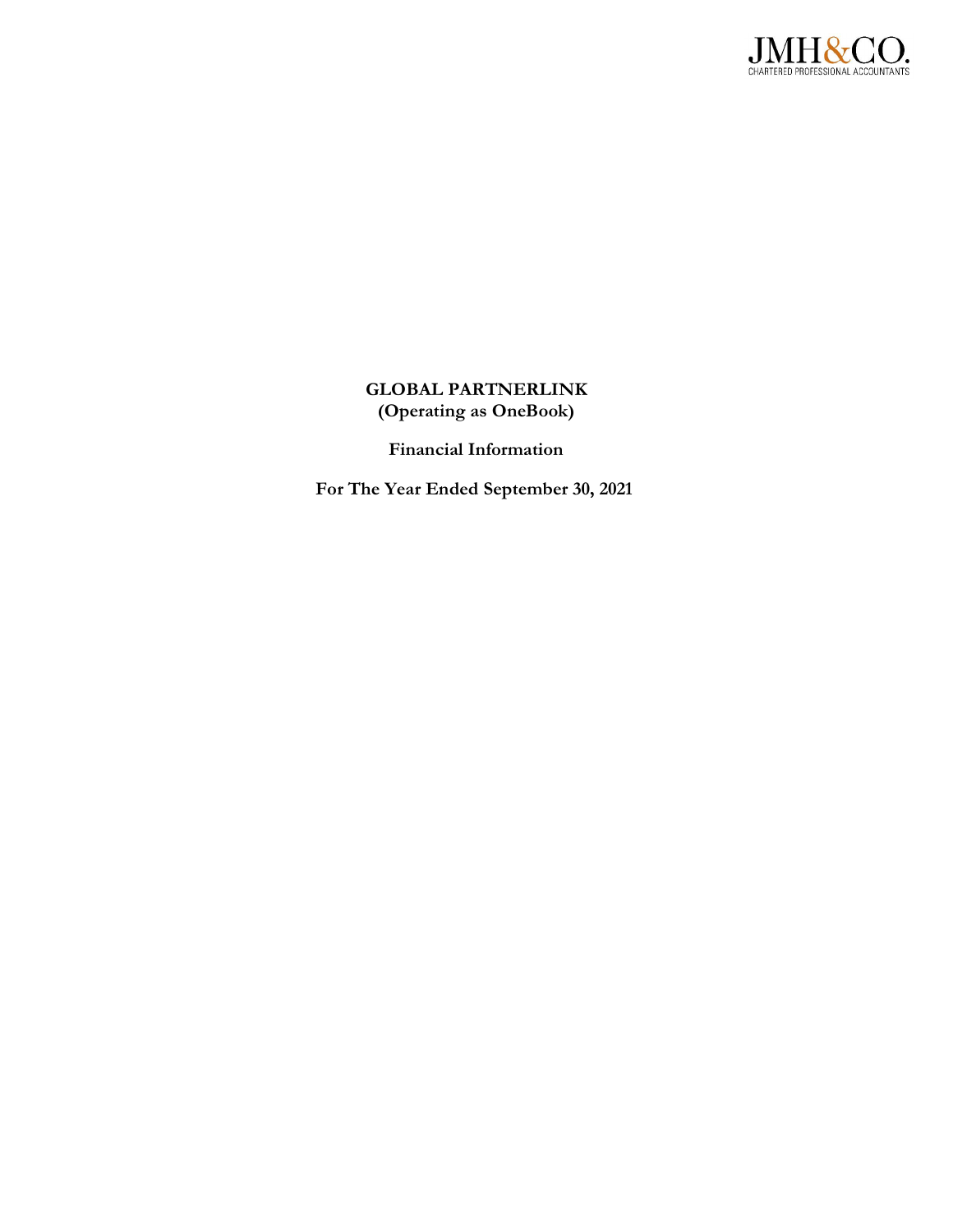

**Financial Statements**

# **For The Year Ended September 30, 2021**

|                                                         | Page      |
|---------------------------------------------------------|-----------|
| <b>Independent Auditors' Report</b>                     | $1 - 2$   |
| <b>Statement of Financial Position</b>                  | 3         |
| <b>Statement of Changes in Net Assets</b>               | 4         |
| <b>Statement of Operations</b>                          | 5         |
| <b>Statement of Cash Flows</b>                          | 6         |
| Program Expenses, Schedule "A"                          | 7         |
| Public Relations and Resource Development, Schedule "B" | 8         |
| Administration Expenses, Schedule "C"                   | 9         |
| Notes to the Financial Statements                       | $10 - 16$ |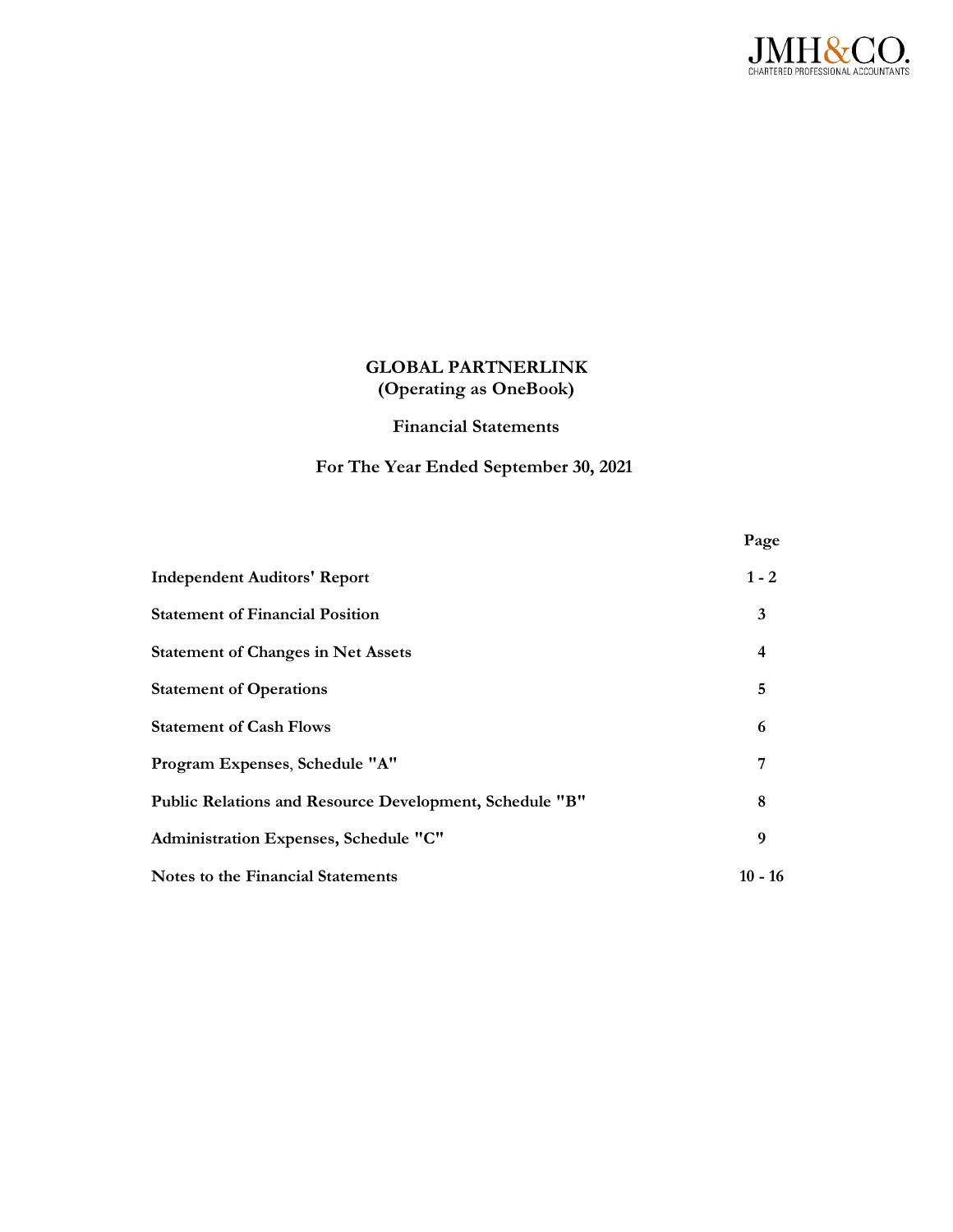

**JOHNSTON MORRISON HUNTER & CO. PROFESSIONAL CORPORATION**

**#5, 2416 - 34 Avenue SW P 403.261.0835 Calgary, Alberta 1.866.575.0835** T2T 2C8 **F** 403.262.4281

### **Independent Auditors' Report**

## **TO THE BOARD OF DIRECTORS GLOBAL PARTNERLINK (OPERATING AS ONEBOOK)**

#### **Opinion**

We have audited the accompanying financial statements of **Global PartnerLink** (Operating as OneBook) which comprise the statement of financial position as at September 30, 2021 and the statements of changes in net assets, operations and cash flows for the year then ended, and a summary of significant accounting policies and other explanatory information.

In our opinion, the financial statements present fairly, in all material respects, the financial position of **Global PartnerLink** as at September 30, 2021, and the results of its operations and its cash flows for the year then ended in accordance with Canadian accounting standards for not-for-profit organizations.

#### **Basis for Opinion**

We conducted our audit in accordance with Canadian generally accepted auditing standards. Our responsibilities under those standards are further described in the Auditors' Responsibilities for the Audit of the Financial Statements section of our report. We are independent of **Global PartnerLink** in accordance with the ethical requirements that are relevant to our audit of the financial statements in Canada, and we have fulfilled our other ethical responsibilities in accordance with these requirements. We believe that the audit evidence we have obtained is sufficient and appropriate to provide a basis for our opinion.

#### **Responsibilities of Management and Those Charged with Governance for the Financial Statements**

Management is responsible for the preparation and fair presentation of these financial statements in accordance with Canadian accounting standards for not-for-profit organizations, and for such internal control as management determines is necessary to enable the preparation of financial statements that are free from material misstatement, whether due to fraud or error.

In preparing the financial statements, management is responsible for assessing **Global PartnerLink**'s ability to continue as a going concern, disclosing, as applicable, matters related to going concern and using the going concern basis of accounting unless management either intends to liquidate **Global PartnerLink** or to cease operations, or has no realistic alternative but to do so.

Those charged with governance are responsible for overseeing **Global PartnerLink**'s financial reporting process.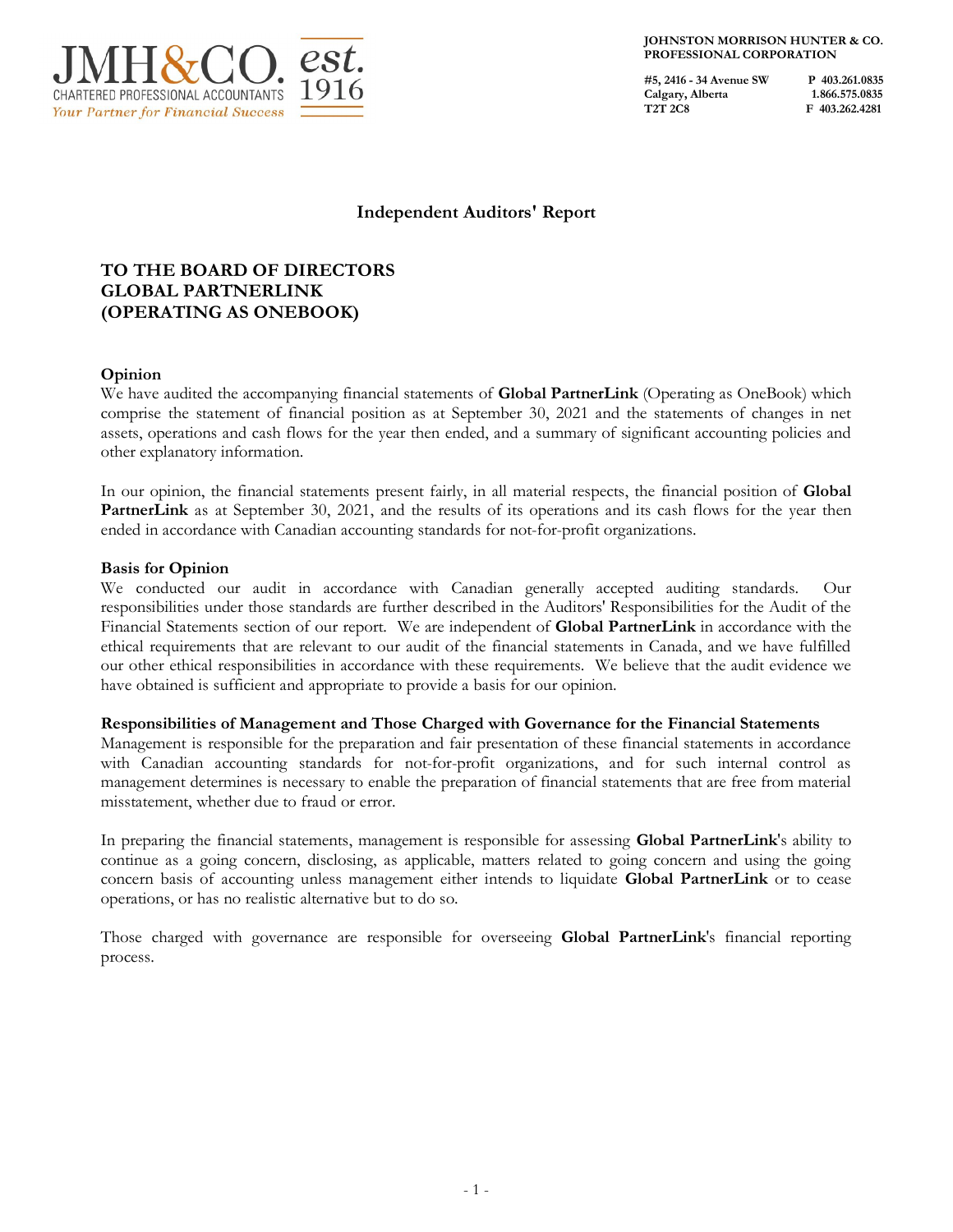

**#5, 2416 - 34 Avenue SW P 403.261.0835 Calgary, Alberta 1.866.575.0835** T2T 2C8 F 403.262.4281

## **Independent Auditors' Report (Continued)**

## **Auditors' Responsibilities for the Audit of the Financial Statements**

Our objectives are to obtain reasonable assurance about whether the financial statements as a whole are free from material misstatement, whether due to fraud or error, and to issue an auditors' report that includes our opinion. Reasonable assurance is a high level of assurance, but is not a guarantee that an audit conducted in accordance with Canadian generally accepted auditing standards will always detect a material misstatement when it exists. Misstatements can arise from fraud or error and are considered material if, individually or in the aggregate, they could reasonably be expected to influence the economic decisions of users taken on the basis of these financial statements. As part of an audit in accordance with Canadian generally accepted auditing standards, we exercise professional judgment and maintain professional skepticism throughout the audit. We also:

- Identify and assess the risks of material misstatement of the financial statements, whether due to fraud or error, design and perform audit procedures responsive to those risks and obtain audit evidence that is sufficient and appropriate to provide a basis for our opinion. The risk of not detecting a material misstatement resulting from fraud is higher than for one resulting from error, as fraud may involve collusion, forgery, intentional omissions, misrepresentations, or the override of internal control.
- · Obtain an understanding of internal control relevant to the audit in order to design audit procedures that are appropriate in the circumstances, but not for the purpose of expressing an opinion on the effectiveness of the company's internal control.
- Evaluate the appropriateness of accounting policies used and the reasonableness of accounting estimates and related disclosures made by management.
- Conclude on the appropriateness of management's use of the going concern basis of accounting and, based on the audit evidence obtained, whether a material uncertainty exists related to events or conditions that may cast significant doubt on the company's ability to continue as a going concern. If we conclude that a material uncertainty exists, we are required to draw attention in our auditors' report to the related disclosures in the financial statements or, if such disclosures are inadequate, to modify our opinion. Our conclusions are based on the audit evidence obtained up to the date of our auditors' report. However, future events or conditions may cause **Global PartnerLink** to cease to continue as a going concern.
- · Evaluate the overall presentation, structure and content of the financial statements, including the disclosures, and whether the financial statements represent the underlying transactions and events in a manner that achieves fair presentation.

We communicate with those charged with governance regarding, among other matters, the planned scope and timing of the audit and significant audit findings, including any significant deficiencies in internal control that we identify during our audit.

Johnston Morrison Hunter & Co. Professional Corporation

**Johnston Morrison Hunter & Co. Professional Corporation Chartered Professional Accountants**

**Calgary, Alberta January 17, 2022**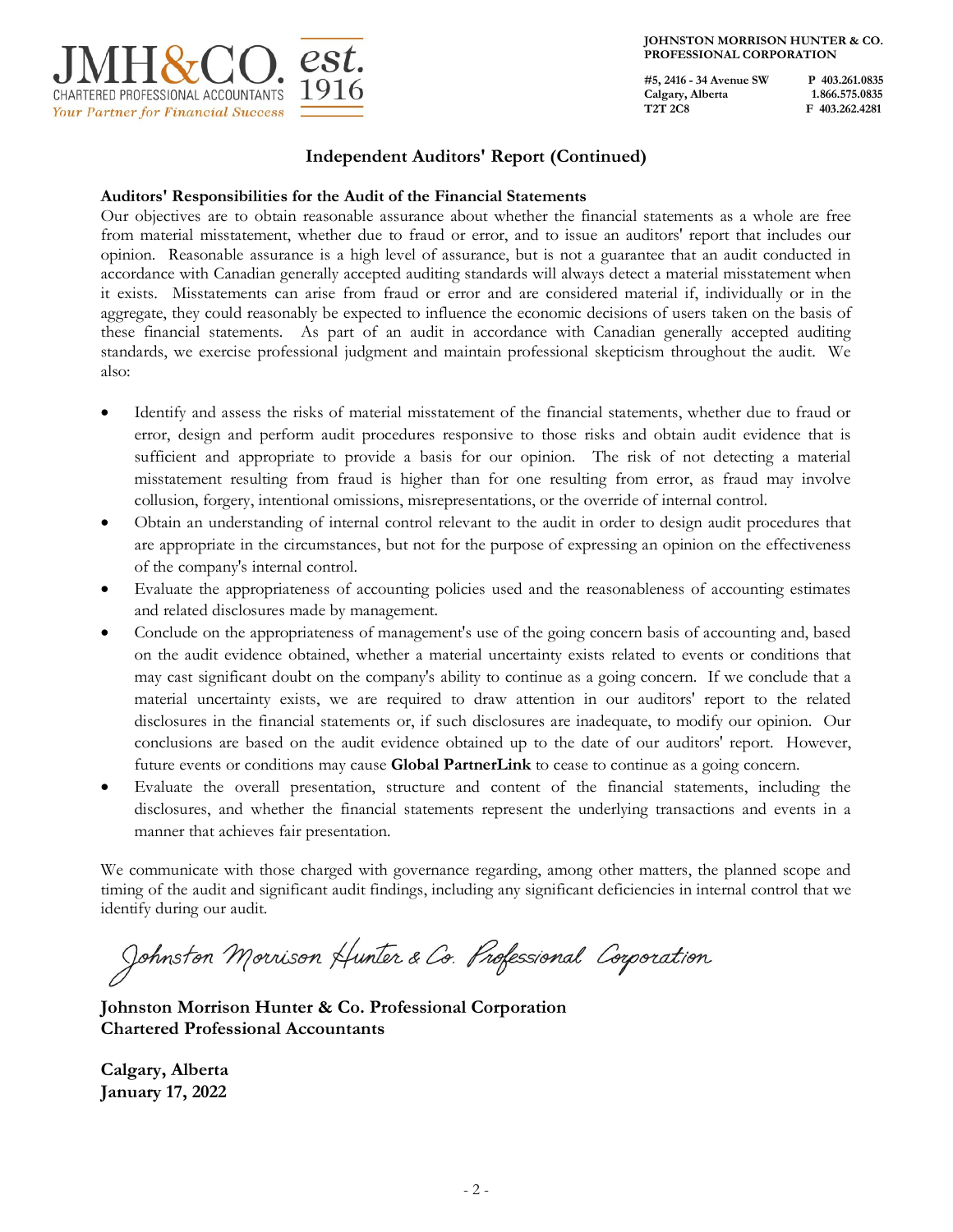

## **Statement of Financial Position September 30, 2021**

|                                                   |                   | 2021    | 2020    |
|---------------------------------------------------|-------------------|---------|---------|
|                                                   |                   | \$      | \$      |
|                                                   | <b>Assets</b>     |         |         |
| Current                                           |                   |         |         |
| Cash and cash equivalents                         |                   | 283,009 | 310,207 |
| Accounts receivable                               |                   | 2,373   | 16,500  |
| Goods and services tax receivable                 |                   | 1,298   | 1,906   |
| Prepaid expenses and other current assets         |                   | 15,226  | 17,347  |
|                                                   |                   | 301,906 | 345,960 |
| Trademark                                         |                   | 1       |         |
|                                                   |                   | 301,907 | 345,961 |
|                                                   | Liabilities       |         |         |
| Current                                           |                   |         |         |
| Accounts payable and accrued liabilities (Note 4) |                   | 30,948  | 50,060  |
| Deferred contributions (Note 5)                   |                   |         | 43,501  |
|                                                   |                   | 30,948  | 93,561  |
| <b>Commitments</b> (Note 6)                       |                   |         |         |
|                                                   | <b>Net Assets</b> |         |         |
| <b>General Fund</b>                               |                   | 270,959 | 252,400 |
|                                                   |                   | 301,907 | 345,961 |
| Approved by the Board                             |                   |         |         |
| $\mathbf{r}$ .                                    |                   |         |         |

**Director:**

Peter Vandenberg (Jan 25, 2022 15:26 CST) [Peter Vandenberg](https://secure.na2.adobesign.com/verifier?tx=CBJCHBCAABAAETz8aZm6IDXtlGSzBbyEI8cIKrWr0Vc5)

hERM MARTENS (Jan 25, 2022 13:12 CST) [hERM MARTENS](https://na2.documents.adobe.com/verifier?tx=CBJCHBCAABAAETz8aZm6IDXtlGSzBbyEI8cIKrWr0Vc5)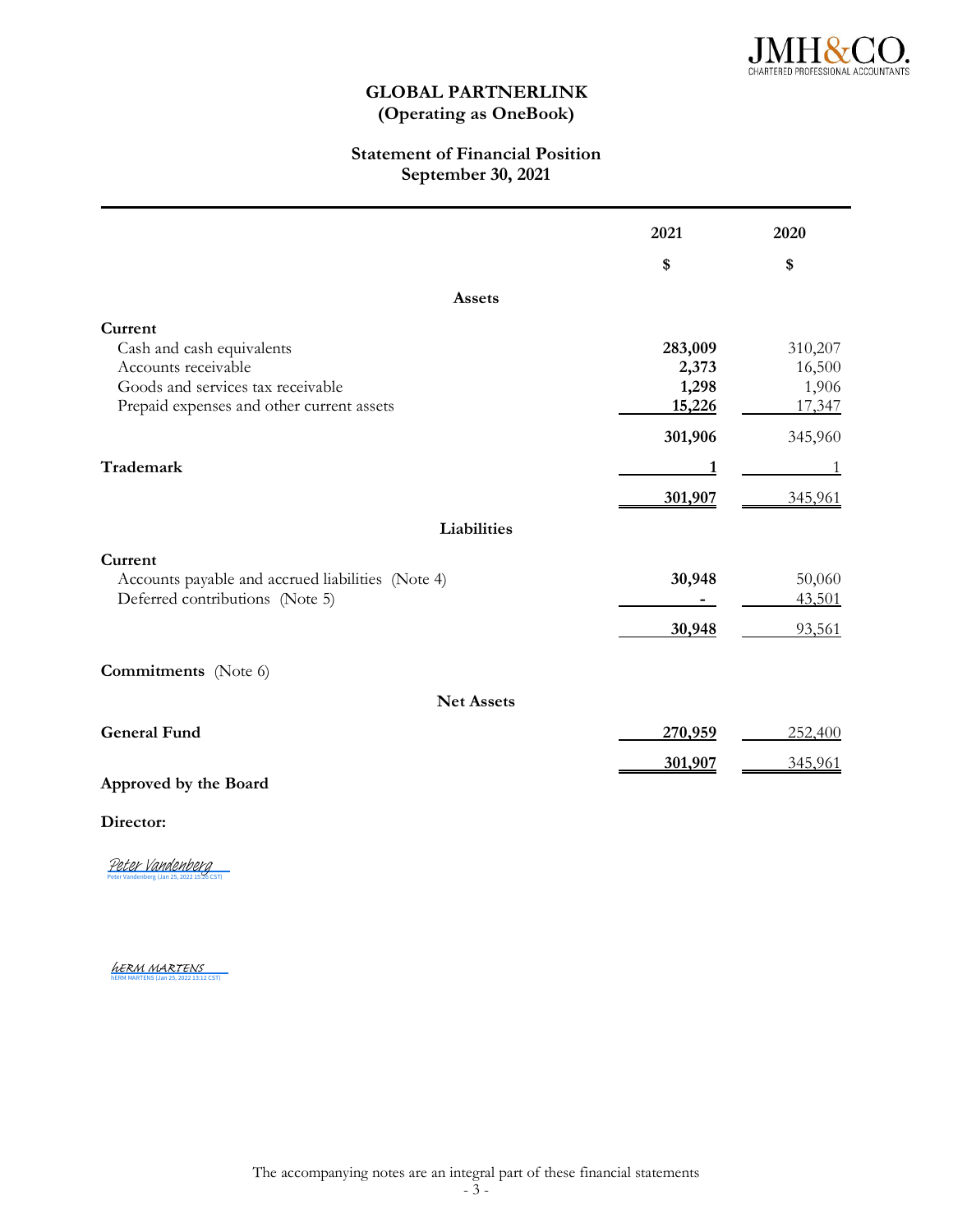

## **Statement of Changes in Net Assets For The Year Ended September 30, 2021**

|                                              | 2021    | 2020    |
|----------------------------------------------|---------|---------|
|                                              |         |         |
|                                              | \$      | \$      |
| <b>Balance,</b> beginning of year            | 252,400 | 175,149 |
| Excess of revenue over expenses for the year | 18,559  | 77,251  |
| <b>Balance, end of year</b>                  | 270,959 | 252,400 |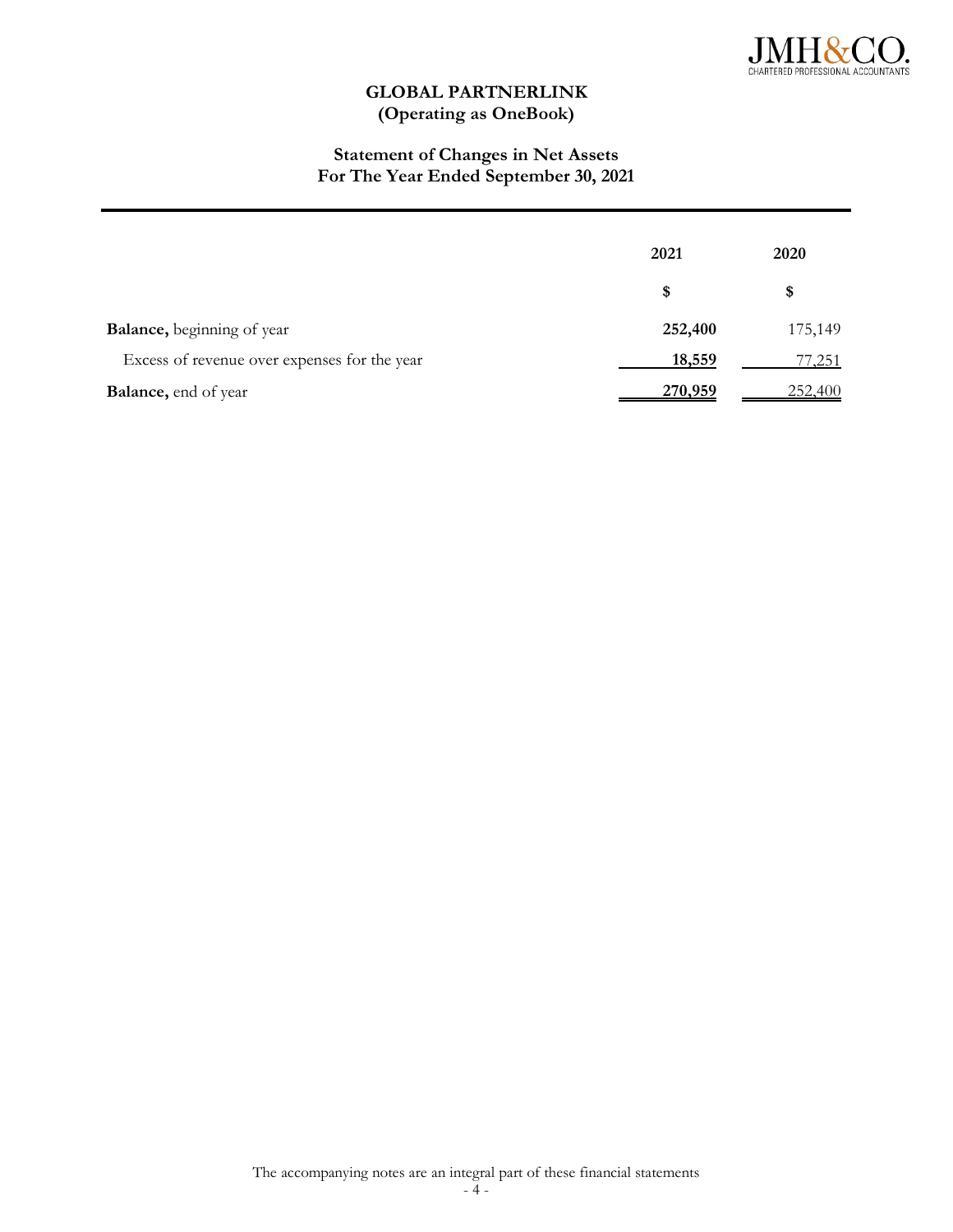

## **Statement of Operations For The Year Ended September 30, 2021**

|                                                         | 2021      | 2020      |
|---------------------------------------------------------|-----------|-----------|
|                                                         | \$        | \$        |
| Revenue                                                 |           |           |
| Donations                                               | 1,595,888 | 1,718,329 |
| Canadian emergency wage subsidy                         |           | 5,500     |
| Interest                                                | 89        | 293       |
|                                                         | 1,595,977 | 1,724,122 |
| <b>Expenses</b>                                         |           |           |
| Program expenses, Schedule "A"                          | 1,213,276 | 1,280,174 |
| Public relations and resource development, Schedule "B" | 250,107   | 252,608   |
| Administration, Schedule "C"                            | 114,035   | 114,089   |
|                                                         | 1,577,418 | 1,646,871 |
| <b>Excess of Revenue Over Expenses For The Year</b>     | 18,559    | 77,251    |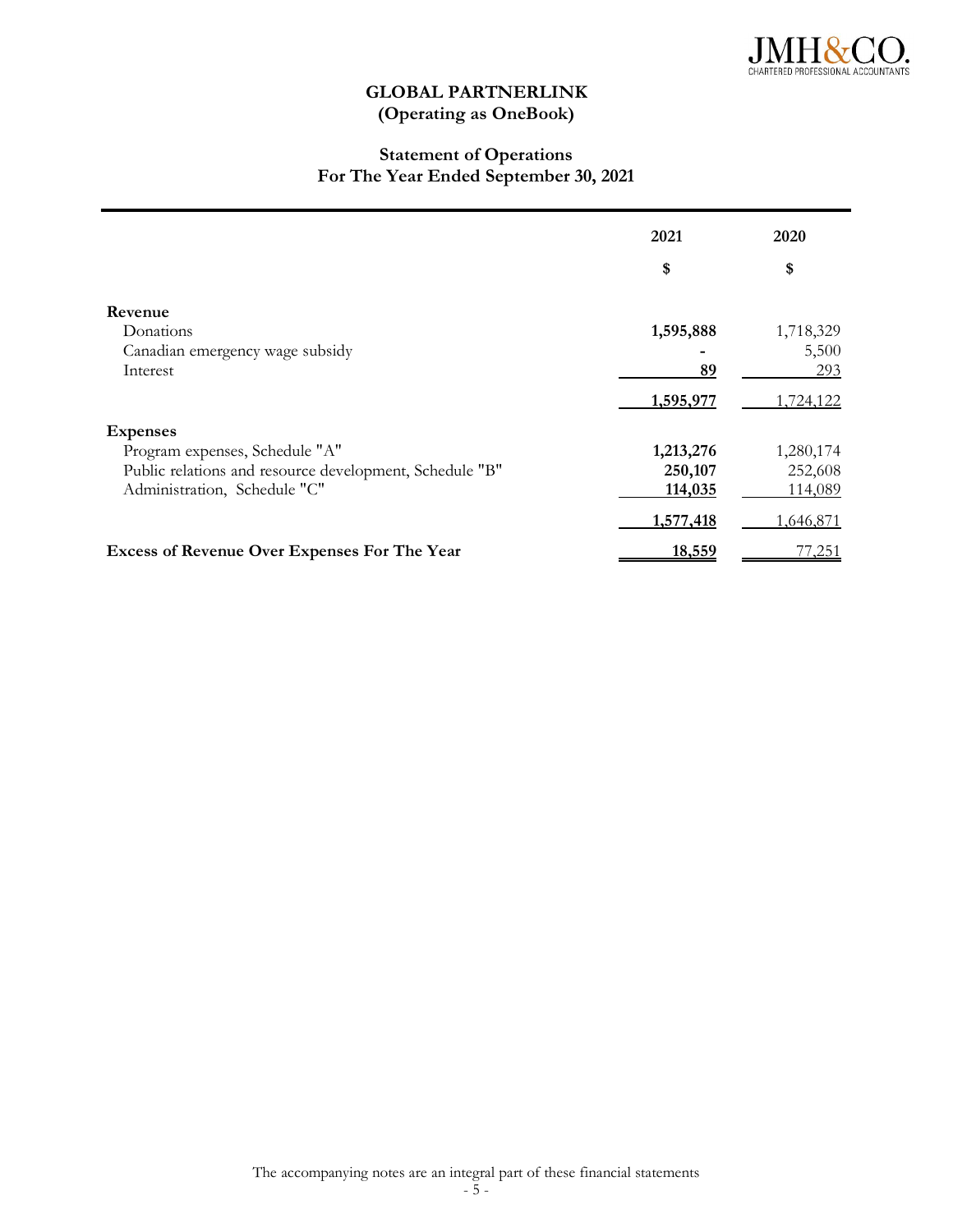

## **Statement of Cash Flows For The Year Ended September 30, 2021**

|                                                      | 2021            | 2020           |
|------------------------------------------------------|-----------------|----------------|
|                                                      | \$              | \$             |
| <b>Cash Flows From Operating Activities</b>          |                 |                |
| Excess of revenue over expenses for the year         | 18,559          | 77,251         |
| <b>Changes in Non-Cash Working Capital</b>           |                 |                |
| Accounts receivable                                  | 14,127          | (16, 384)      |
| Goods and services tax receivable                    | 609             | 606            |
| Prepaid expenses and other current assets            | 2,121           | (3,583)        |
| Accounts payable and accrued liabilities             | (19, 113)       | 26,681         |
| Deferred contributions                               | <u>(43,501)</u> |                |
|                                                      | (27, 198)       | 84,571         |
| <b>Cash and Cash Equivalents (Decrease) Increase</b> | (27, 198)       | 84,571         |
| Cash and Cash Equivalents, beginning of year         | 310,207         | <u>225,636</u> |
| Cash and Cash Equivalents, end of year               | 283,009         | 310,207        |

**Cash and Cash Equivalents consists of cash on hand.**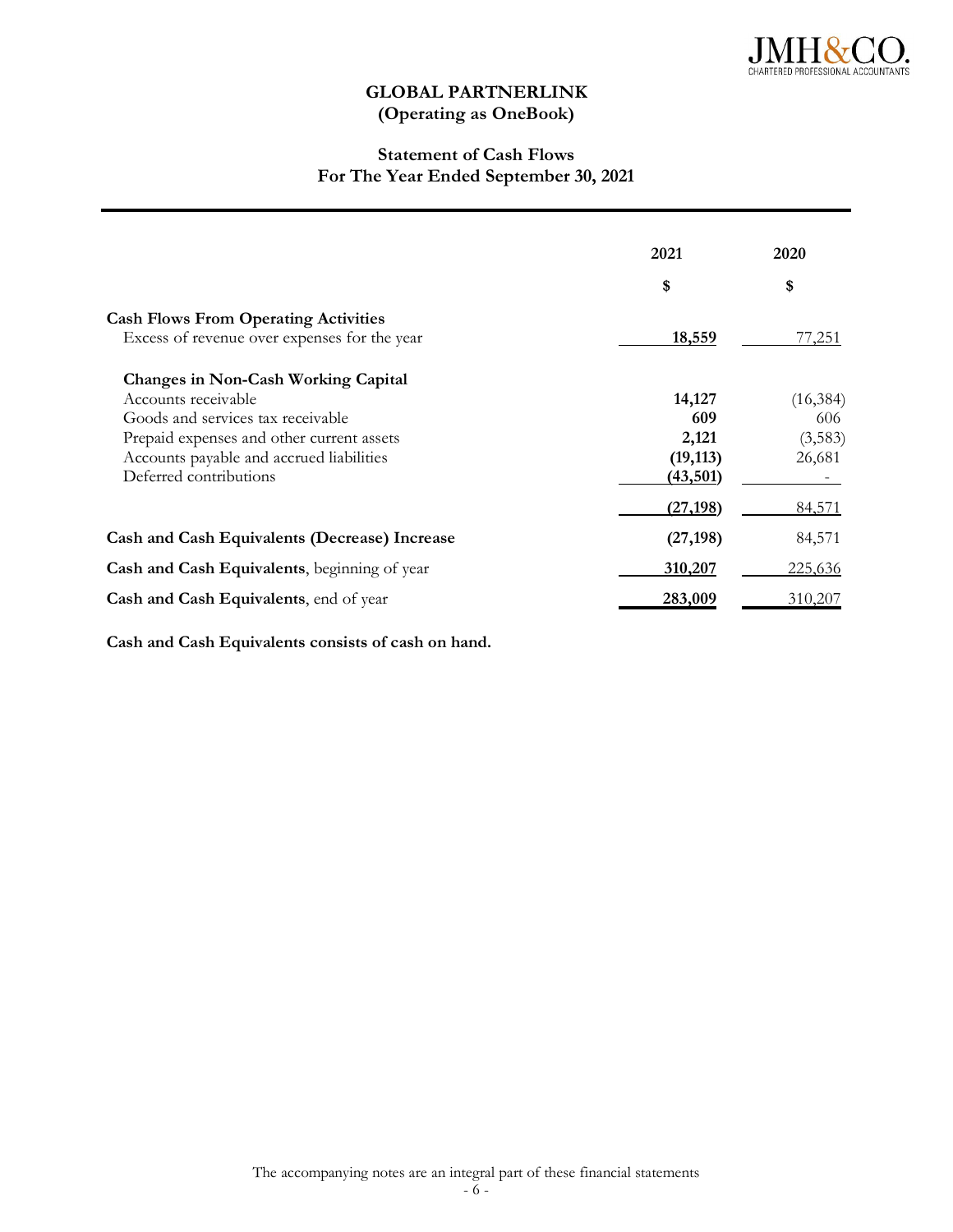

| <b>Program Expenses</b><br>For The Year Ended September 30, 2021 |                           | Schedule "A"               |
|------------------------------------------------------------------|---------------------------|----------------------------|
|                                                                  | 2021                      | 2020                       |
|                                                                  | \$                        | \$                         |
| Program expenses to countries (Note 8)                           | 1,038,841                 | 1,112,562                  |
| Salaries and benefits<br>Travel<br>Media and communications      | 134,014<br>5,880<br>4,553 | 109,225<br>23,221<br>5,275 |
| Facility rent<br>Professional fees                               | 14,394<br>5,932           | 12,873<br>6,066            |
| Other direct costs                                               | 9,662<br><u>1,213,276</u> | 10,952<br>,280,174         |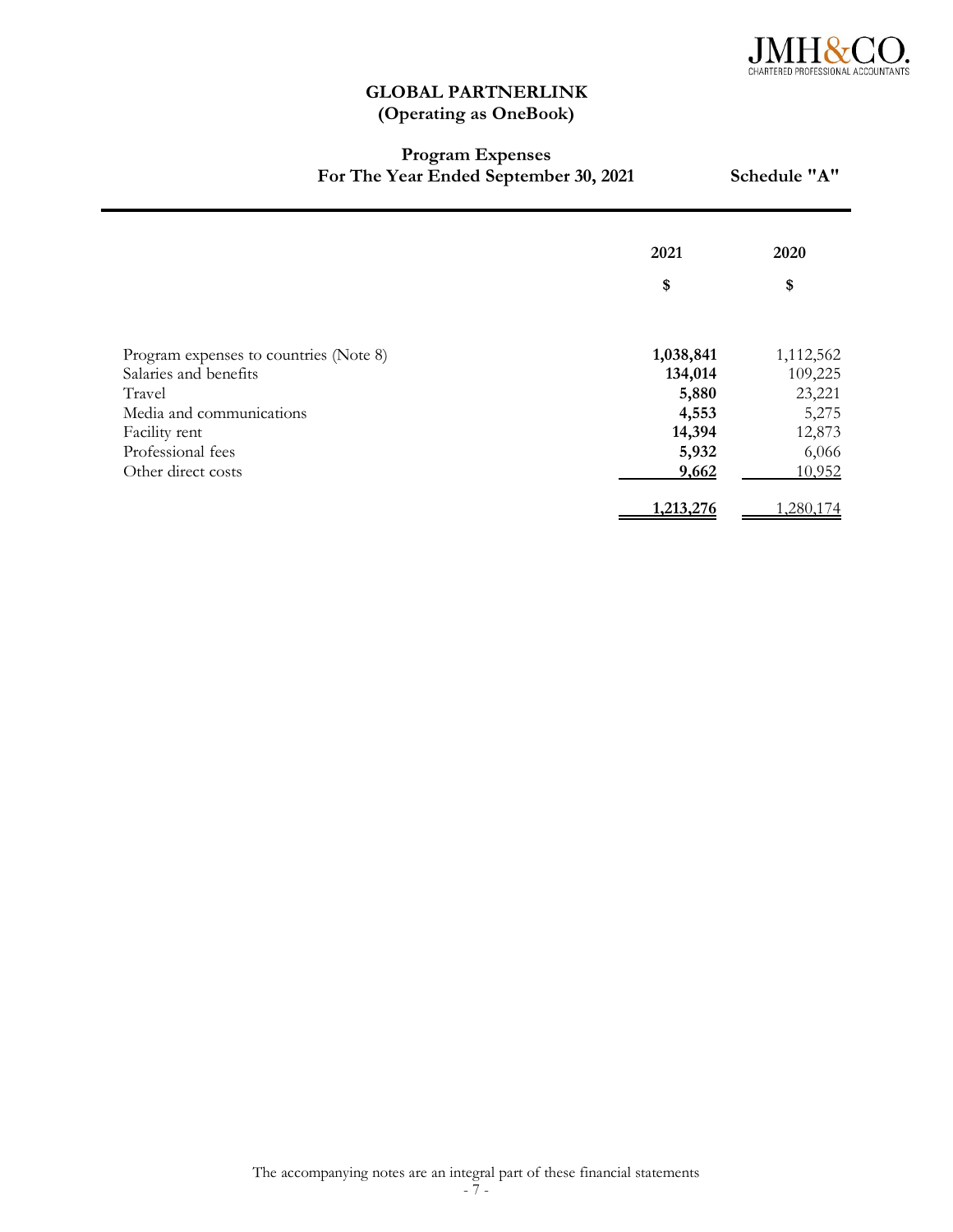

**250,107** 252,608

## **GLOBAL PARTNERLINK (Operating as OneBook)**

| <b>Public Relations and Resource Development</b><br>For The Year Ended September 30, 2021 |         | Schedule "B" |
|-------------------------------------------------------------------------------------------|---------|--------------|
|                                                                                           | 2021    | 2020         |
|                                                                                           | \$      | \$           |
| Salaries and benefits                                                                     | 124,878 | 114,089      |
| Travel                                                                                    | 2,017   | 6,399        |
| Media and communications                                                                  | 29,449  | 29,349       |
| Facility rent                                                                             | 14,154  | 12,901       |
| Other direct costs                                                                        | 65,436  | 76,809       |
| Insurance                                                                                 | 2,193   | 1,918        |

Office supplies **8,135** 7,911<br>Credit card and bank charges **8,135** 7,911

Credit card and bank charges **3,845**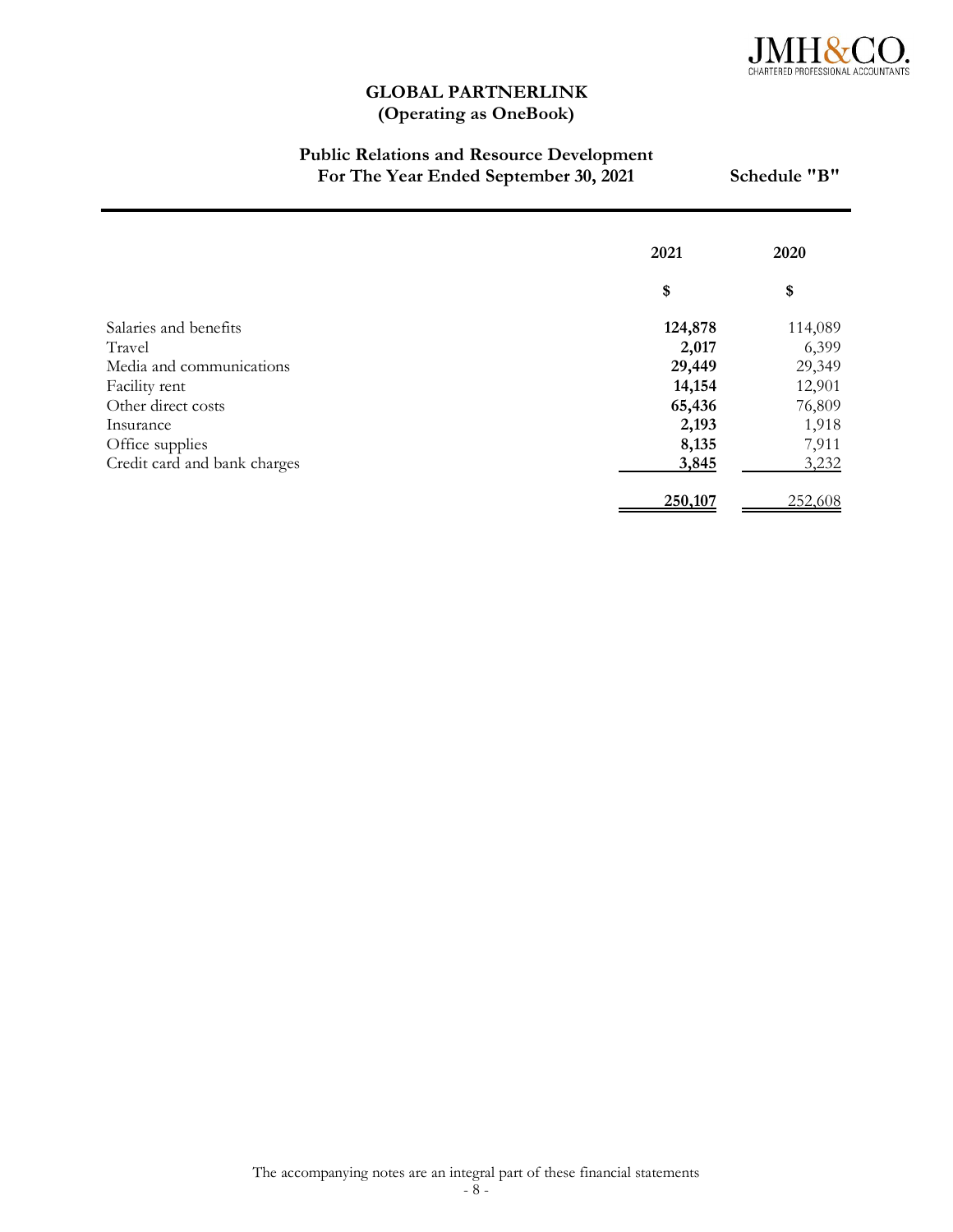

## **Administration Expenses For The Year Ended September 30, 2021 Schedule "C"**

|                              | 2021    | 2020    |
|------------------------------|---------|---------|
|                              | \$      | \$      |
| Board and other expenses     | 746     | 2,783   |
| Salaries and benefits        | 96,469  | 92,602  |
| Travel                       | 1,024   | 1,622   |
| Media and communications     | 2,349   | 2,971   |
| Facility rent                | 7,839   | 7,813   |
| Professional fees            | 2,958   | 3,528   |
| Insurance                    | 1,214   | 1,162   |
| Office supplies              | 948     | 706     |
| Credit card and bank charges | 488     | 902     |
|                              | 114,035 | 114,089 |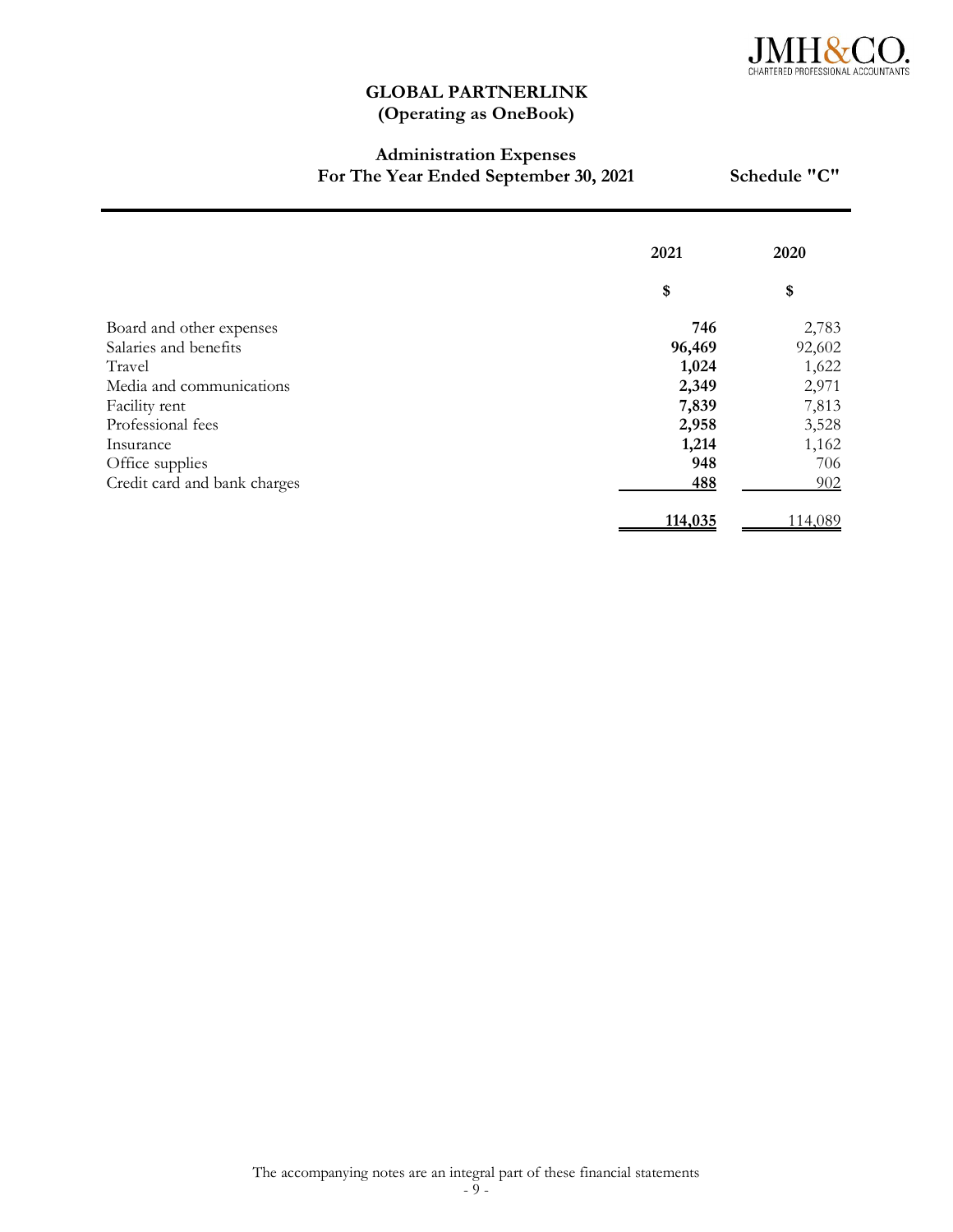

## **Notes to the Financial Statements For The Year Ended September 30, 2021**

#### **1. Nature of Operations**

The Organization envisions a world where everyone is able to experience the transforming power of God's Word in their own language. This is accomplished by finding and supporting indigenous partners, empowering them to effect spiritual and social transformation through Bible translation, literacy and Scripture engagement programs in their own languages.

Global PartnerLink (operating as OneBook) is affiliated with, but independent of, Wycliffe Bible Translators of Canada ("Wycliffe"). Wycliffe Global Alliance ("WGA"), SIL International and other partners within the Wycliffe Global Alliance, as it has its own independent management team and Board of Directors. Global PartnerLink (operating as OneBook) is a partner organization within the 118 member Wycliffe Global Alliance.

Global PartnerLink was incorporated under the Canada Corporations Act in 2008 and was continued in 2014 under the Canada Not-for-profit Corporations Act. In 2011, Global PartnerLink adopted the operating name of OneBook to better articulate the mission of the organization.

Global PartnerLink (operating as OneBook) is a registered charity under the Income Tax Act and is therefore not subject to income tax.

The continuous operation of Global PartnerLink (operating as OneBook) is dependent on the donation support of interested individuals and organizations.

#### **2. Significant Accounting Policies**

The Organization prepares its financial statements in accordance with Canadian accounting standards for private enterprises. The significant accounting policies used are as follows:

#### **Cash and Cash Equivalents**

The company's policy is to disclose bank balances under cash and cash equivalents, including bank overdrafts with balances that fluctuate frequently from being positive to overdrawn and term deposits with a maturity period of three months or less from the date of acquisition. Term deposits that the entity cannot use for current transactions because they are pledged as security are also excluded from cash and cash equivalents.

#### **Leases**

Leases are classified as either capital or operating leases. A lease that transfers substantially all of the benefits and risks incidental to the ownership of property is classified as a capital lease. All other leases are accounted for as operating leases wherein, rental payments are expensed as incurred. At the inception of a capital lease, an asset and an obligation is recorded at an amount equal to the lesser of the present value of the minimum lease payments and the property's fair value at the beginning of such lease.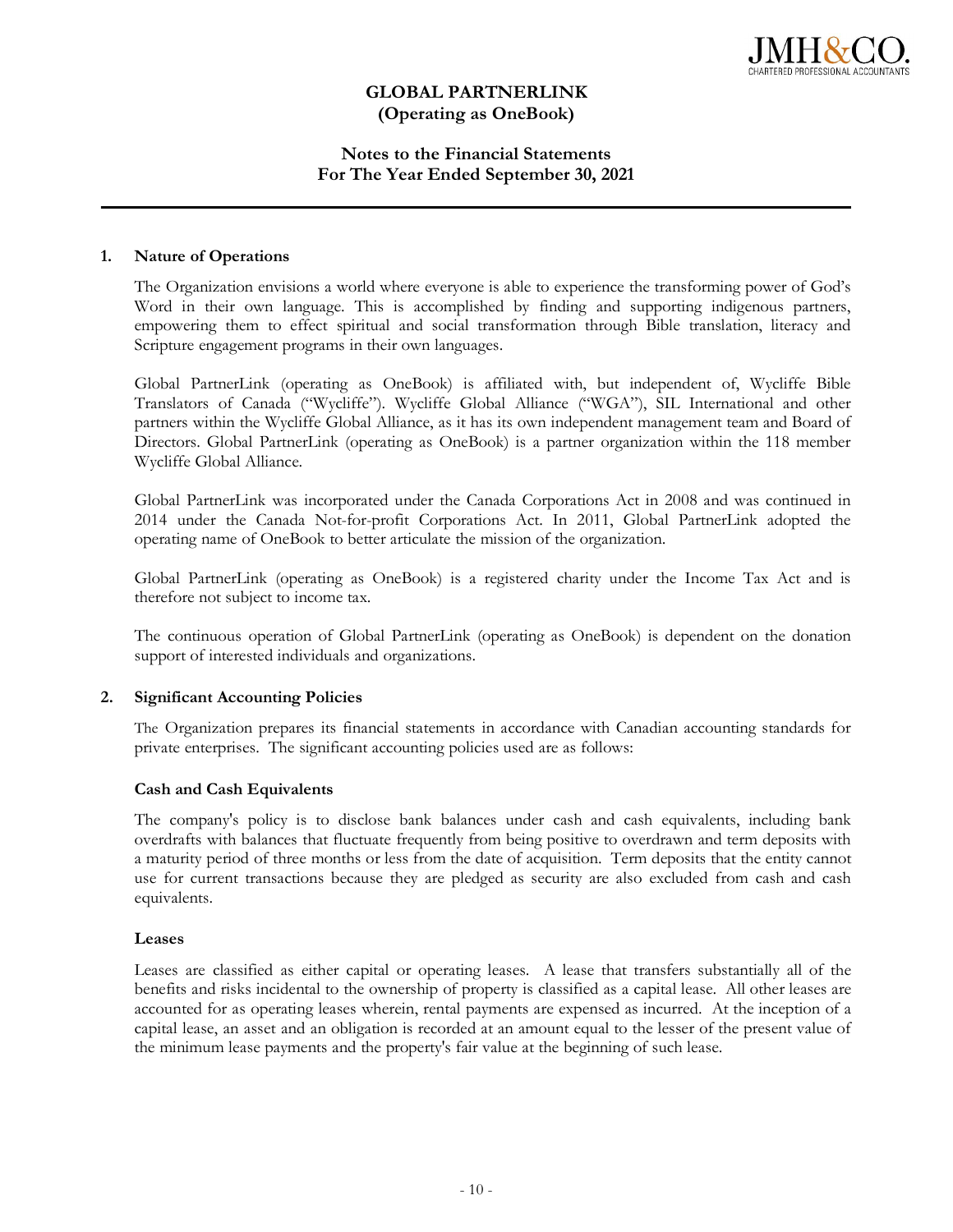

## **Notes to the Financial Statements For The Year Ended September 30, 2021**

### **2. Significant Accounting Policies (Continued)**

#### **Trademarks**

The Organization reports its trademark as an intangible asset on the Statement of Financial Position. The carrying amount of an intangible asset whose life is determined to be indefinite and therefore it is not amortized. It is tested for recoverability whenever events or changes in circumstances indicate that the carrying amount may exceed its fair value. An impairment loss is recognized when the asset's carrying amount exceeds its fair value. Impairment losses are not subsequently reversed.

#### **Fund Accounting**

These financial statements include the assets, liabilities and net assets of the funds controlled and administered by the organization. The funds are summarized as follows:

(i) The general fund is used to report contributions received and expenses incurred to general operations, and restricted contributions received and spent, on board-approved program expenses.

(ii) The project sustainability fund is an internally restricted fund which is used at the Board's direction to accumulate excess contributions designated for projects. The Board determines the amounts to be spent on projects and sets this amount aside at the end of the year in anticipation of meeting project expenses in the next year. These funds form a part of the unrestricted funds for the organization and remain subject to board discretion and approval for their use.

### **Revenue Recognition**

The Organization follows the deferral method of accounting for contributions. All contributions received are subject to the Board's control. Contributions which are not subject to external restrictions are recognized as revenue when received. Contributions which are subject to external restrictions are deferred on the balance sheet until they are recognized as revenue in the year in which the related expenses are incurred.

Contributions of gifts in kind are recorded at estimated fair value upon the transfer of ownership of the assets.

#### **Allocation of Expenses**

The Organization reports expenses on the basis of program, public relations and resource development, and administration functions in the statement of operations. Costs which are directly related to a specific function are recorded as costs of that function. Costs not directly related to a specific function are recorded as administration costs. The administration costs are periodically reviewed and allocated between program, public relations and resource development, and administration functions on the basis of time incurred on, and space used by, the various functions.

Administrative costs allocated include travel, office supplies, telephone and communications, professional fees, insurance, rent and other miscellaneous costs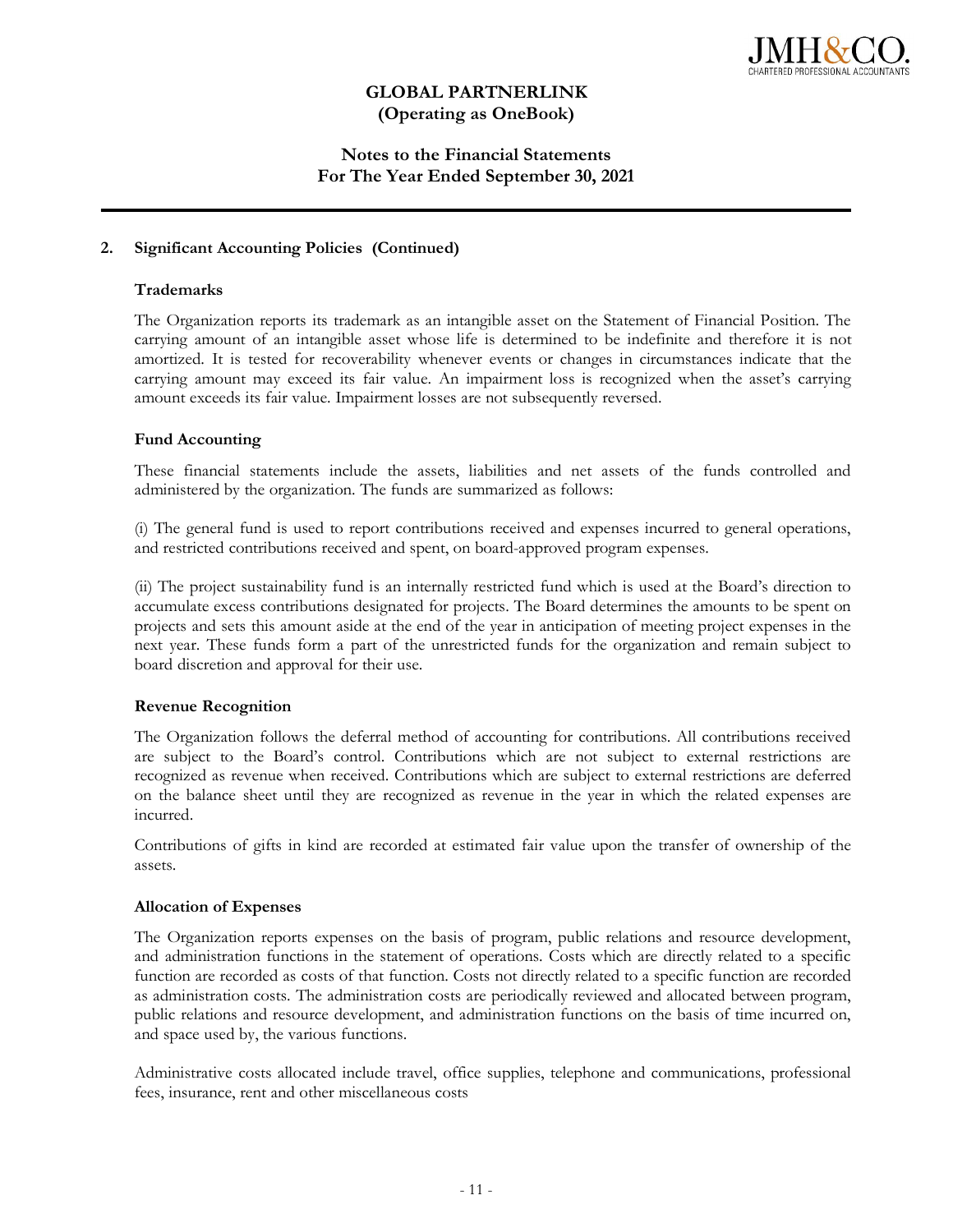

## **Notes to the Financial Statements For The Year Ended September 30, 2021**

### **2. Significant Accounting Policies (Continued)**

#### **Foreign Currency Translation**

Foreign denominated monetary assets and liabilities are translated into Canadian dollars at current rates of exchange. Unrealized gains or losses on translation of monetary assets and liabilities are included in the determination of income. Foreign denominated non-monetary assets and liabilities are translated into Canadian dollars at historical rates of exchange.

#### **Measurement of Financial Instruments**

The entity initially measures its financial assets and liabilities at fair value, except for certain non-arm's length transactions.

The entity subsequently measures all its financial assets and financial liabilities at amortized cost, except for investments in equity instruments that are quoted in an active market, which are measured at fair value. Changes in fair value are recognized in net income.

Financial assets measured at amortized cost include cash and accounts receivable.

Financial liabilities measured at amortized cost include accounts payable and deferred contributions.

#### **Impairment**

Financial assets measured at cost are tested for impairment when there are indicators of impairment. The amount of the write-down is recognized in net income. The previously recognized impairment loss may be reversed to the extent of the improvement, directly or by adjusting the allowance account, provided it is no greater than the amount that would have been reported at the date of the reversal had the impairment not been recognized previously. The amount of the reversal is recognized in net income.

#### **Transaction costs**

The entity recognizes its transaction costs in net income in the period incurred. However, financial instruments that will not be subsequently measured at fair value are adjusted by the transaction costs that are directly attributable to their origination, issuance or assumption.

#### **Measurement Uncertainty**

The preparation of financial statements, in accordance with Canadian generally accepted accounting principles, requires management to make estimates and assumptions that affect the reported amounts of assets and liabilities and disclosure of contingent assets and liabilities at the date of the financial statements and reported amount of revenues and expenses during the reporting period. These estimates are reviewed periodically and, as adjustments become necessary, they are reported in earnings in the period in which they become known.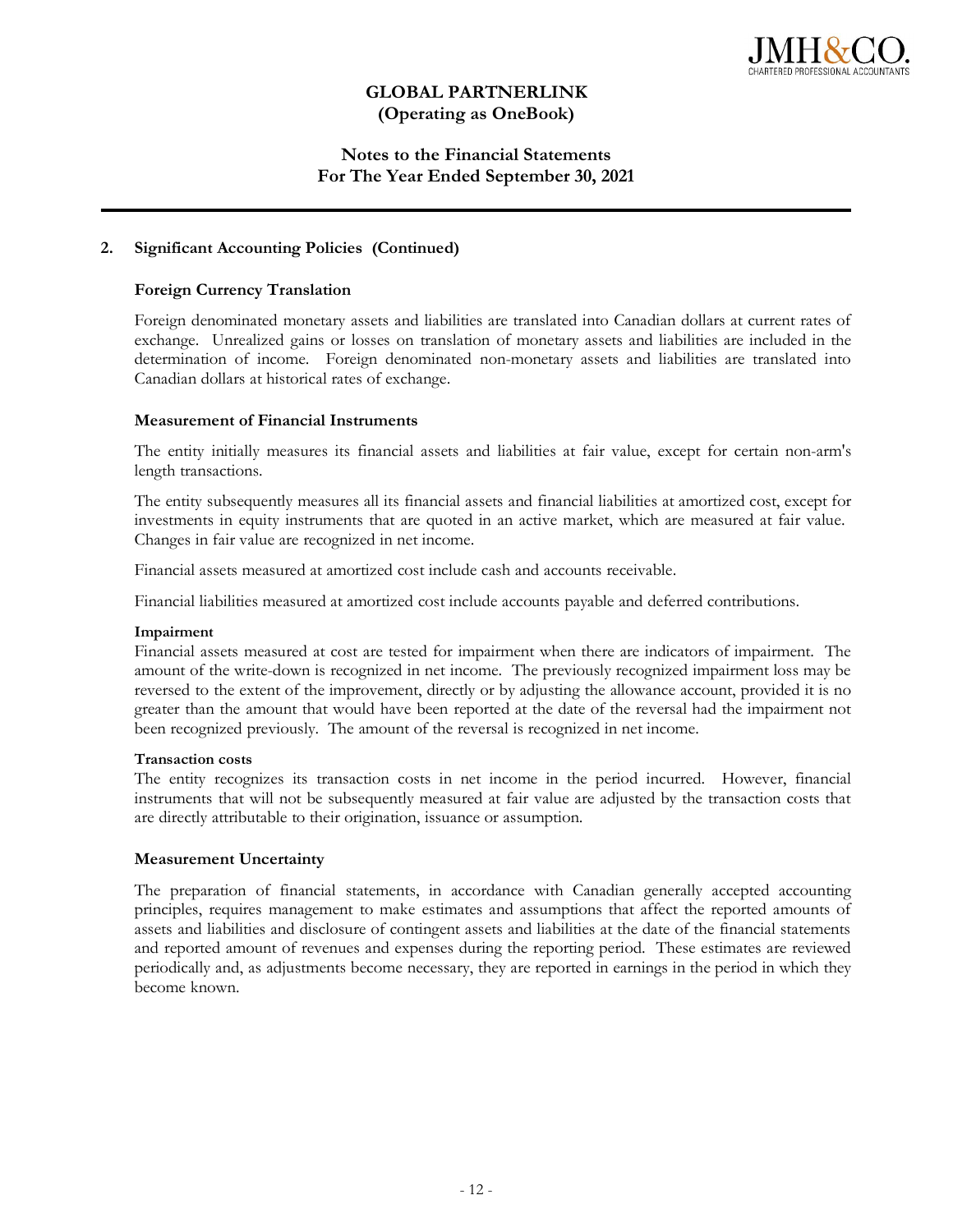

## **Notes to the Financial Statements For The Year Ended September 30, 2021**

#### **3. Financial Instruments and Risks**

The business risks associated with financial instruments are categorized as market (comprised of currency, interest rate, and other price risk), credit and liquidity risks. It is management's opinion that the Organization is not exposed to significant market (comprised of interest rate and price risks), or credit risks arising from these financial instruments.

However, the Organization is exposed to currency and liquidity risks.

- a) Market risk
	- i) Currency risk

Currency risk is the risk that the value or future cash flows of a financial instrument will fluctuate due to changes in foreign currency exchange rates. The Organization is exposed to currency risk because of its US dollar denominated balances as follows:

|                                          | 2021                     | 2020<br>S |
|------------------------------------------|--------------------------|-----------|
|                                          |                          |           |
| Cash and cash equivalents                | 15,925                   | 13.892    |
| Accounts payable and accrued liabilities | $\overline{\phantom{0}}$ | (11,406)  |

b) Liquidity risk

Liquidity risk is the risk that an entity will encounter difficulty in meeting obligations associated with financial liabilities.

#### **4. Accounts Payable And Accrued Liabilities**

|                                                            | 2021            | 2020            |
|------------------------------------------------------------|-----------------|-----------------|
|                                                            | S               |                 |
| Trade and other payables<br>Government remittance payables | 22,863<br>8,085 | 43,547<br>6,513 |
|                                                            | 30,948          | 50,060          |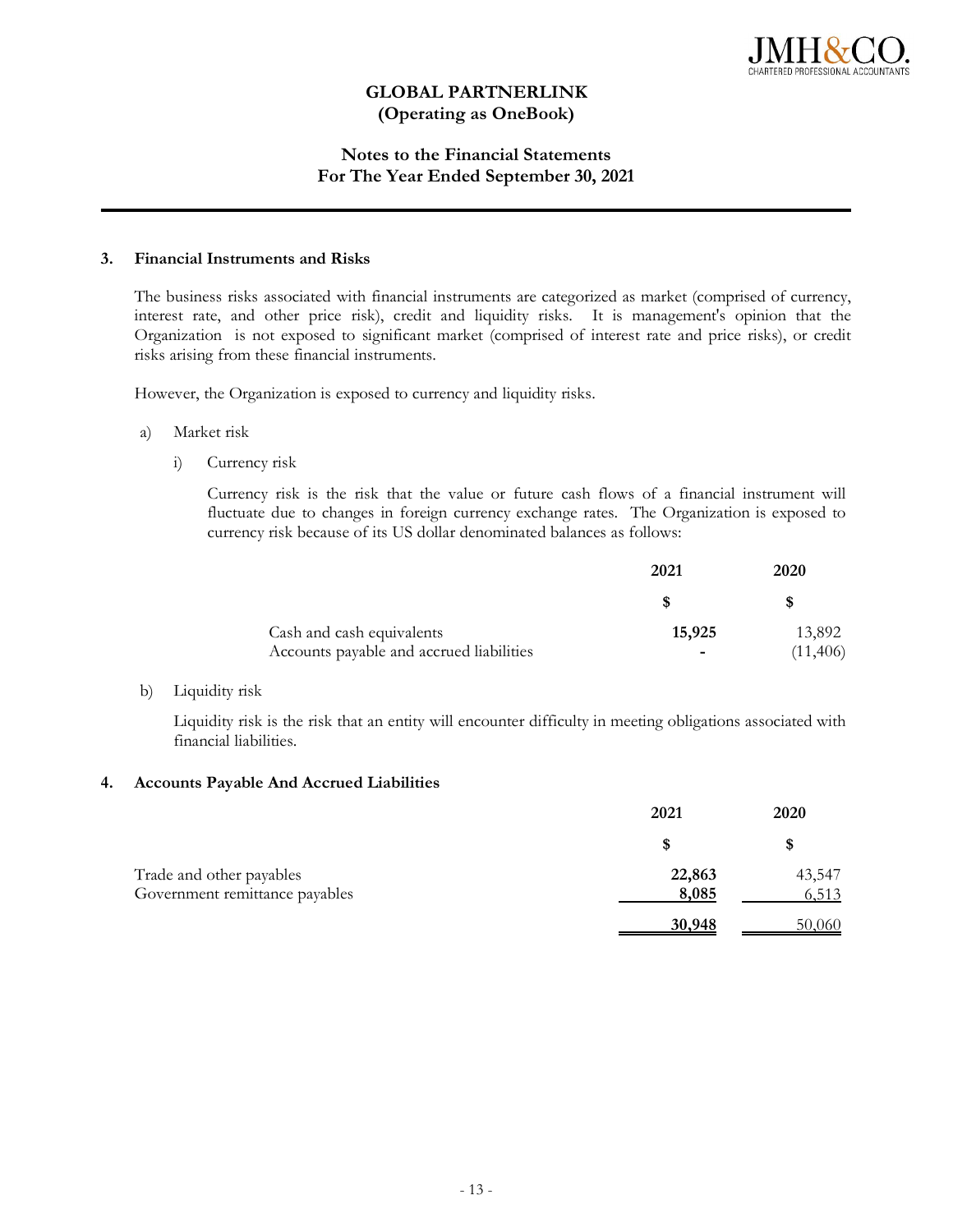

## **Notes to the Financial Statements For The Year Ended September 30, 2021**

### **5. Deferred Contributions**

|                                              | 2021     | 2020   |
|----------------------------------------------|----------|--------|
|                                              | \$       | \$     |
| <b>Contributions Received</b>                |          |        |
| GPS program donations received               |          |        |
| Transferred to:<br>GPS program disbursements | (43,501) |        |
| <b>Increase in Deferred Contributions</b>    | (43,501) |        |
| <b>Balance,</b> beginning of year            | 43,501   | 43,501 |
| <b>Balance, end of year</b>                  |          | 43,501 |

### **6. Commitments**

The Organization is committed under a long term operating lease with respect to its premises and office equipment. Annual lease payments, excluding additional rent for share of operating costs, are as follows:

|      | \$     |
|------|--------|
| 2023 | 39,492 |
| 2024 | 4,669  |

### **7. Project Sustainability Fund**

Project sustainability fund represents the net assets on hand in regards to funding specific programs.

|                                              | 2021        | 2020<br>\$  |
|----------------------------------------------|-------------|-------------|
|                                              | \$          |             |
| <b>Balance,</b> beginning of year            |             |             |
| Restricted donations                         | 874,573     | 985,054     |
| Program expenses (Schedule A)                | (1,213,276) | (1,280,174) |
| Transfer of general funds to cover shortfall | 338,703     | 295,120     |
| <b>Balance, end of year</b>                  |             |             |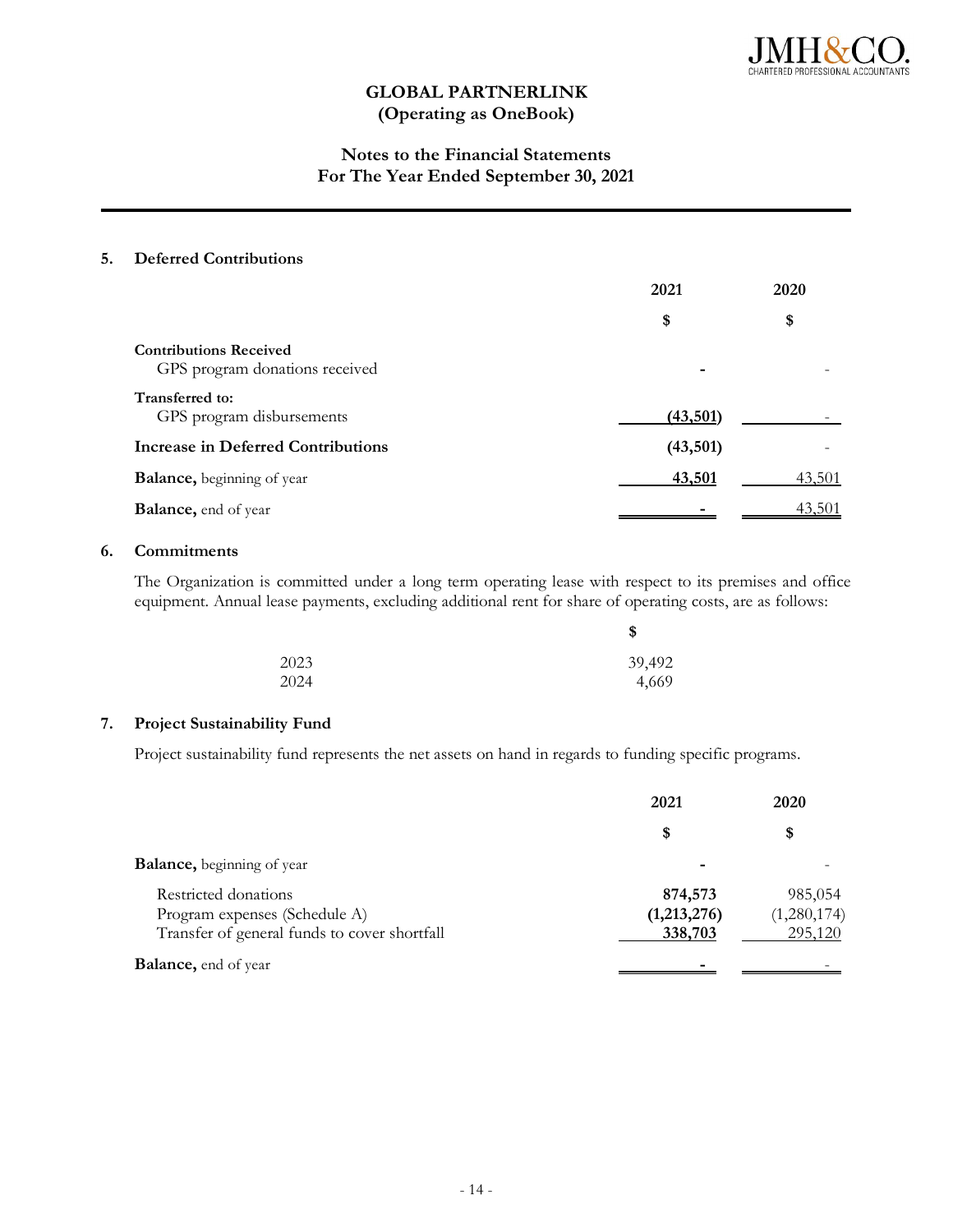

## **Notes to the Financial Statements For The Year Ended September 30, 2021**

#### **8. Program expenses**

|                                      | 2021      | 2020<br>\$ |
|--------------------------------------|-----------|------------|
|                                      | \$        |            |
| Cameroon                             | 411,971   | 446,250    |
| Ethiopia                             | 2,631     |            |
| Global Publishing Services (GPS)     | 49,484    |            |
| Guinea-Bissau                        | 92,374    | 75,268     |
| India                                | 197,206   | 330,498    |
| Indonesia                            | 49,772    | 33,571     |
| Kenya                                | 175,387   | 164,565    |
| Myanmar (recovered)                  |           | (5,243)    |
| Nepal                                | 57,677    | 72,303     |
| Philippines                          |           | 4,526      |
| Singapore - Wycliffe Global Alliance | 6,415     |            |
| Sudan (recovered)                    | (17, 196) | (19,293)   |
| The Bible Translator Assisant (TBTA) | 13,120    |            |
| <b>USA</b> - First Nations           |           | 10,117     |
|                                      | 1,038,841 | 1,112,562  |

#### **9. Allocation of Administration Costs**

The Organization has allocated a portion of its administration costs which are not directly related to the program or public relations and resource development functions, as follows:

|                            | Administration<br>expense before Allocated to<br>allocation<br>\$ | program<br>\$ | Allocated to<br>public<br>relations<br>\$ | Included in<br>administration<br>expense<br>\$ |
|----------------------------|-------------------------------------------------------------------|---------------|-------------------------------------------|------------------------------------------------|
|                            |                                                                   |               |                                           |                                                |
| Travel                     | 5,219                                                             | 2,987         | 1,208                                     | 1,024                                          |
| Media and communications   | 10,901                                                            | 4,313         | 4,239                                     | 2,349                                          |
| Facility rent              | 36,387                                                            | 14,394        | 14,154                                    | 7,839                                          |
| Professional fees          | 13,730                                                            | 5,432         | 5,340                                     | 2,958                                          |
| Insurance                  | 5,637                                                             | 2,230         | 2,193                                     | 1,214                                          |
| Office supplies            | 4,401                                                             | 1,741         | 1,712                                     | 948                                            |
| Other administration costs | 5,729                                                             | 2,266         | 2,229                                     | 1,234                                          |
|                            | 82,004                                                            | <u>33,363</u> | 31,075                                    | <u>17,566</u>                                  |